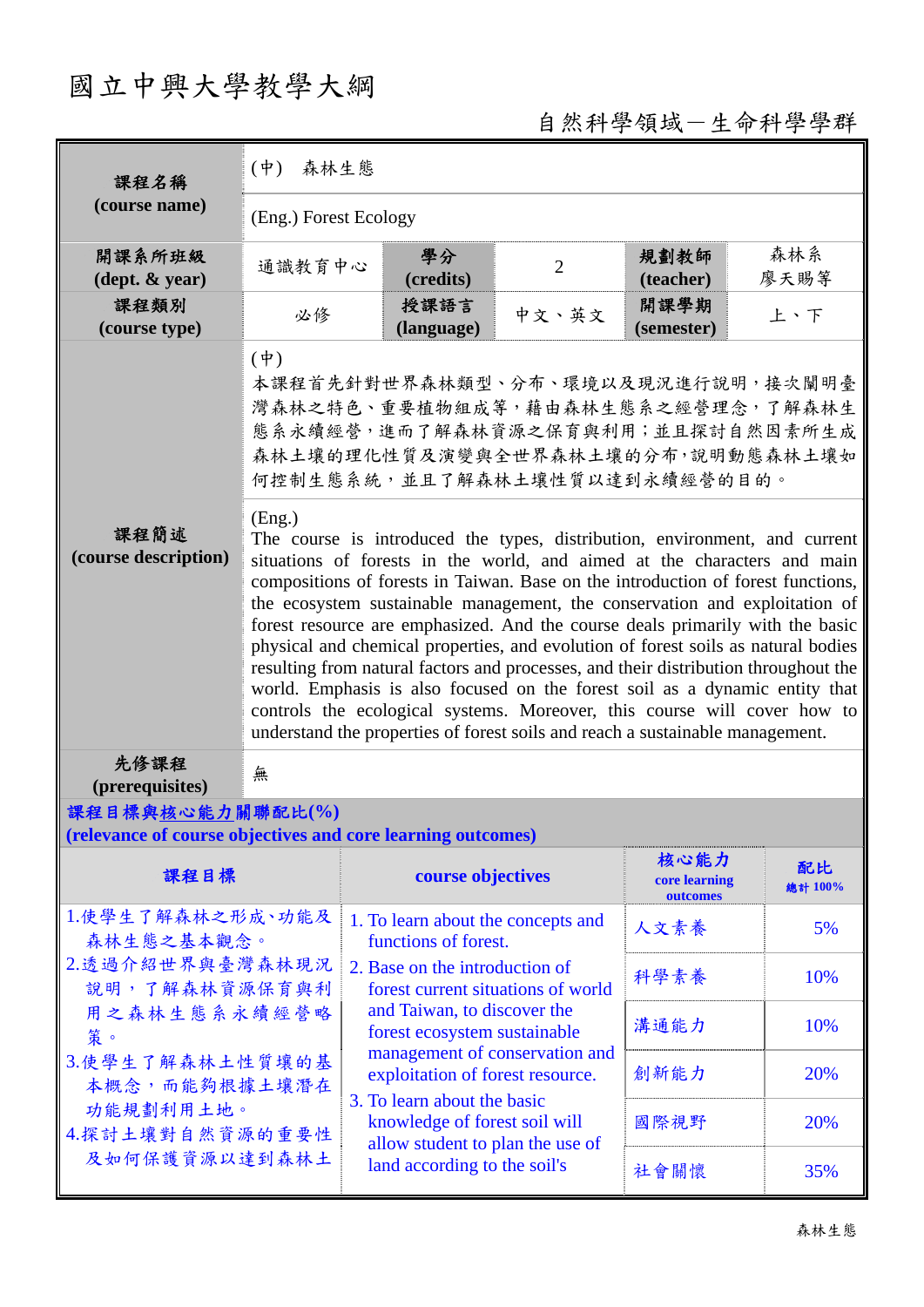| 壤管理的工作。<br>5.使學生認識森林與日常生活中<br>食、衣、住、行、育、樂的緊<br>密相關性,亦即人類文明發展<br>與森林的關係,從而瞭解森林<br>資保育及永續經營之重要性。<br>6.使學生瞭解在地球環境變遷及<br>溫室效應日益嚴重的時代,森<br>林所能扮演的角色,提供他們<br>對環境生態保育的正確認知,<br>進而激發愛護環境、珍惜地球<br>資源之情操。 | potential;<br>4. To discover why soils are such<br>an important natural resource<br>and to learn how to protect our<br>soil resource will be an<br>important job in the management<br>of forest soils.<br>5. To learn the basic concept of<br>relationship between forest and<br>day-life, thereafter to induce the<br>deep thought the importance of<br>sustainable management on<br>forest resource.<br>6. To understand the role of forest<br>on serious of global change, and |  |  |  |  |  |  |
|-------------------------------------------------------------------------------------------------------------------------------------------------------------------------------------------------|-----------------------------------------------------------------------------------------------------------------------------------------------------------------------------------------------------------------------------------------------------------------------------------------------------------------------------------------------------------------------------------------------------------------------------------------------------------------------------------|--|--|--|--|--|--|
|                                                                                                                                                                                                 | what altitude of a modern citizen<br>would be.                                                                                                                                                                                                                                                                                                                                                                                                                                    |  |  |  |  |  |  |
| 課程目標之教學方法與評量方法<br>(teaching and assessment methods for course objectives)                                                                                                                       |                                                                                                                                                                                                                                                                                                                                                                                                                                                                                   |  |  |  |  |  |  |
| 教學方法 (teaching methods)                                                                                                                                                                         | 學習評量方式 (evaluation)                                                                                                                                                                                                                                                                                                                                                                                                                                                               |  |  |  |  |  |  |
| 講授                                                                                                                                                                                              | 本課程由三位老師輪流講授,評量方式分別為:<br>1-6 週曾喜育老師:撰寫課後心得報告。<br>7-10 週黃政恆老師:四堂課結束後考試。<br>11-16 週廖天賜老師:撰寫並即時繳交隨堂課後之心得報告。                                                                                                                                                                                                                                                                                                                                                                          |  |  |  |  |  |  |
| 授课内灾 ( 留 元 夕 稱 皰 内 灾 、 翌 作 / 老 試 准 度 、 偌 註 )                                                                                                                                                    |                                                                                                                                                                                                                                                                                                                                                                                                                                                                                   |  |  |  |  |  |  |

## 授課內容(單元名稱與內容、習作**/**考試進度、備註)

**(course content and homework/tests schedule)** 

| 週次             | 授<br>課<br>綱<br>大 | 教師姓名 |
|----------------|------------------|------|
| $\mathbf{1}$   | 森林基本概念           | 曾喜育  |
| $\overline{2}$ | 世界森林分布與現況        | 曾喜育  |
| 3              | 臺灣森林類型、分布、環境     | 曾喜育  |
| $\overline{4}$ | 臺灣森林重要組成植物各論     | 曾喜育  |
| 5              | 臺灣自然保護區及保留區簡介    | 曾喜育  |
| 6              | 森林資源保育與利用        | 曾喜育  |
| 7              | 森林土壤生成與分布        | 黃政恆  |
| 8              | 森林土壤性質           | 黃政恆  |
| 9              | 森林土壤生態           | 黃政恆  |
| 10             | 森林土壤管理           | 黃政恆  |
| 11             | 森林公益功能           | 廖天賜  |
| 12             | 森林之碳吸存功能與溫室效應    | 廖天賜  |
| 13             | 森林生態旅遊概論         | 廖天賜  |